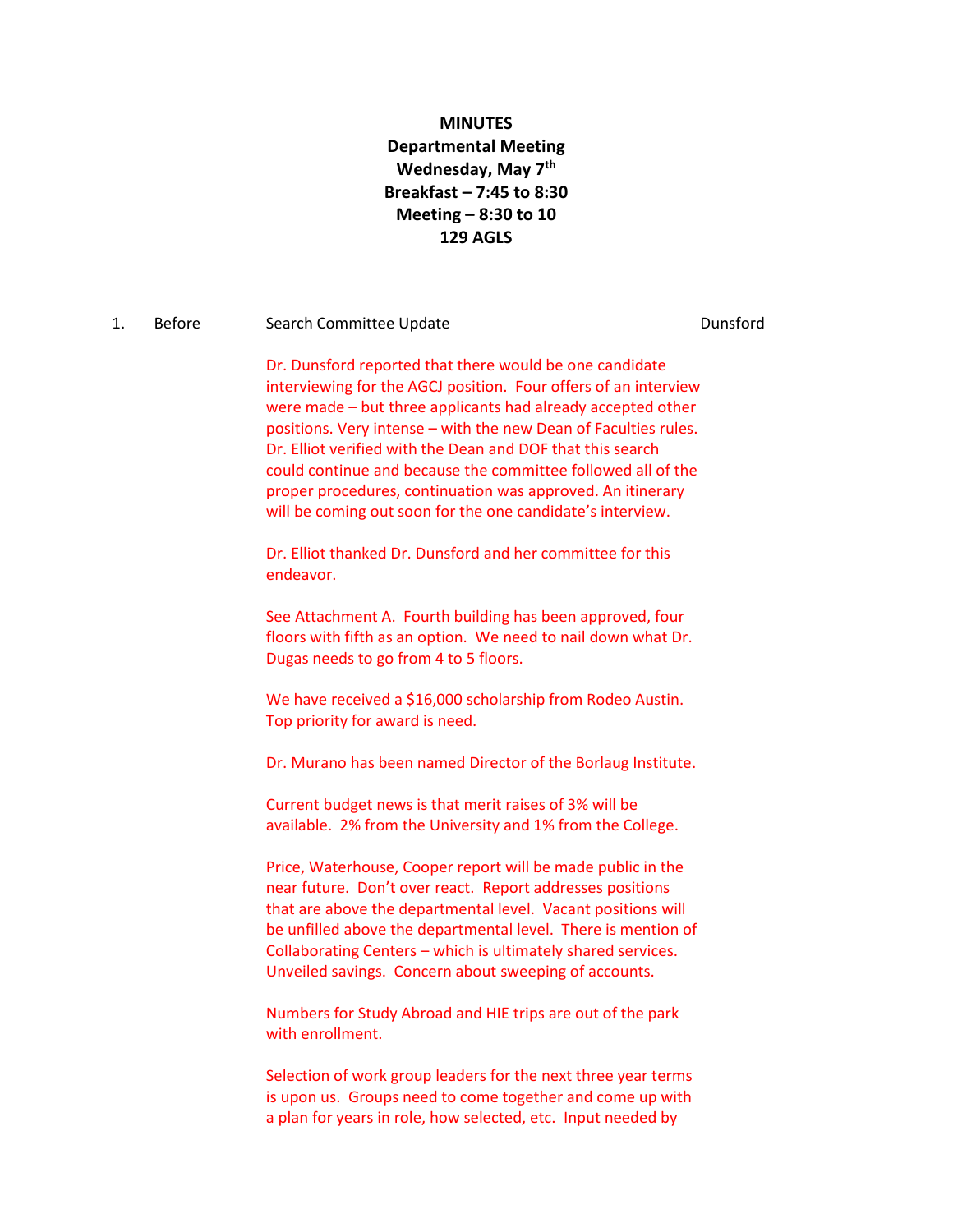May 16<sup>th</sup>. It will be expected that reports will be presented at all future departmental meetings.

Reminder that Tanya is your resource person for RFP's. She can help you navigate through the system.

Dr. Pina reported that his 646 class recently traveled to DC on an international research trip. Six students attended. They have compiled a directory with over 250 entries of possible agencies to work with. They visited 12-13 different organizations as they represented ALEC and TAMU.

Buses were distributed as follows:

Larke to Rutherford Wilkerson to Elliot Miller to Leggette

on Monday.

| 2. | $8:30 - 8:35$ | <b>Special Presentations</b>                                                                                                                                                                                                                                                                                                                                                                  | Rutherford |
|----|---------------|-----------------------------------------------------------------------------------------------------------------------------------------------------------------------------------------------------------------------------------------------------------------------------------------------------------------------------------------------------------------------------------------------|------------|
|    |               | Dr. Rutherford announced three NACTA Teaching and<br>Leadership Awards. Dr. Jen Williams received the NACTA<br>Teaching Award of Merit. Tobin Redwine and Sarah Ho<br>received the NACTA Teaching and Leadership Award for<br><b>Graduate Student Teaching.</b>                                                                                                                               |            |
| 3. | $8:35 - 8:45$ | Welcome/Announcements/Bus Recognition                                                                                                                                                                                                                                                                                                                                                         | Elliot     |
|    |               | Dr. Shinn introduced the visiting scientists from India with the<br>National Academy of Agricultural Research Management,<br>Ministry of Agriculture. They are Dr. D. Thammi Raju, Dr. P.<br>Ramesh, and Dr. Surya Rathore. Drs. Raju and Ramesh are in<br>235 and Dr. Rathore is in 228. Their instruction for the most<br>part will be in 266.                                              |            |
|    |               | New addition to ALEC. Dr. Darrell Dromgoole will be adloc'ed<br>to us starting June 1 <sup>st</sup> . His duties as Program Director will be<br>to enhance Extension recruiting, and to supervise the VGYI<br>and TALL units. He will be located in 5180. Dr. Dromgoole<br>will also serve as Associate Department Head for Extension<br><b>Strategic Partnerships and Engagement (ESPE).</b> |            |
| 4. | $8:45 - 8:55$ | Undergraduate Report<br>Senior grades are due by 6 tomorrow. All others due by Noon                                                                                                                                                                                                                                                                                                           | Rutherford |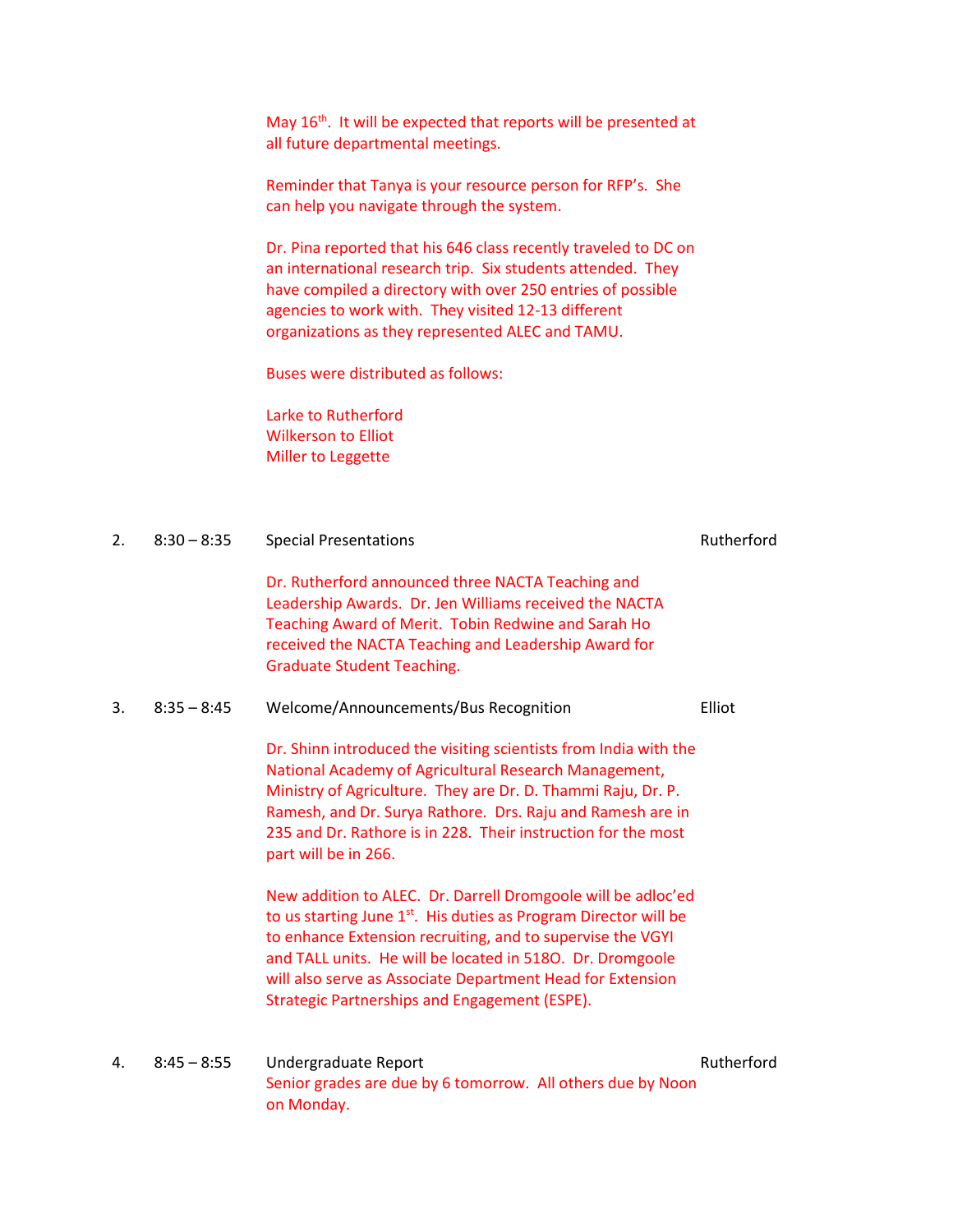200-250 graduating (undergraduate).

100 new freshmen – largest freshman class.

Minors – 5 international development and 20 leadership.

5. 8:55 – 9:05 Graduate Report Fulton Contract Contract Contract Contract Contract Contract Contract Contract Contract Contract Contract Contract Contract Contract Contract Contract Contract Contract Contract Contract Cont

See Attachment B

Dr. Briers introduced Juan Whiting who is interested in a starting a master's degree with us. Juan is from Utah.

6. 9:05 – 9:15 Social Media/Web Updates Cochran/Redwine

See attachments B, C, and D.

Hannah reported that there are 1062 followers now.

Google apps for education.

Some links broken – verify.

- 7. 9:15 9:20 Alumni Relations/Development Initiatives Elliot Faculty and staff encouraged to attend a meeting on June 2 at 8:00 in 200 AGLS. Both the internal and development committees will be meeting to discuss our Grand Vision Strategy. Dr. Bill Dugas will be in attendance.
- 8. 9:20 -- 10:00 Faculty Meeting **Elliot** Elliot

#### **Travel Request Form Deadlines**

Domestic (30 days prior to trip): e.g., travel June 1, 2014 due by May 1, 2014 International (60 days prior to trip): e.g., travel July 1, 2014 due by May 1, 2014

#### **Upcoming Events**

May 20-23, National AAAE. Snowbird, UT (Abstracts/posters due by February 28) June 25-28 NACTA, Montana State University, Bozeman, (Abstracts due March 20) July 13-16 ALE, San Antonio, (Proposals due March 2) Monday, September 1<sup>st</sup>, First Day of Fall Classes

#### **Future Departmental Meetings**

Wednesday, August 27<sup>th</sup> at 10:00 a.m. (Lunch provided at 11:30) Monday, September 15<sup>th</sup> at 8:15 a.m.\* Monday, October 20<sup>th</sup> at 8:15 a.m.\* Monday, November 17<sup>th</sup> at 8:15 a.m.\*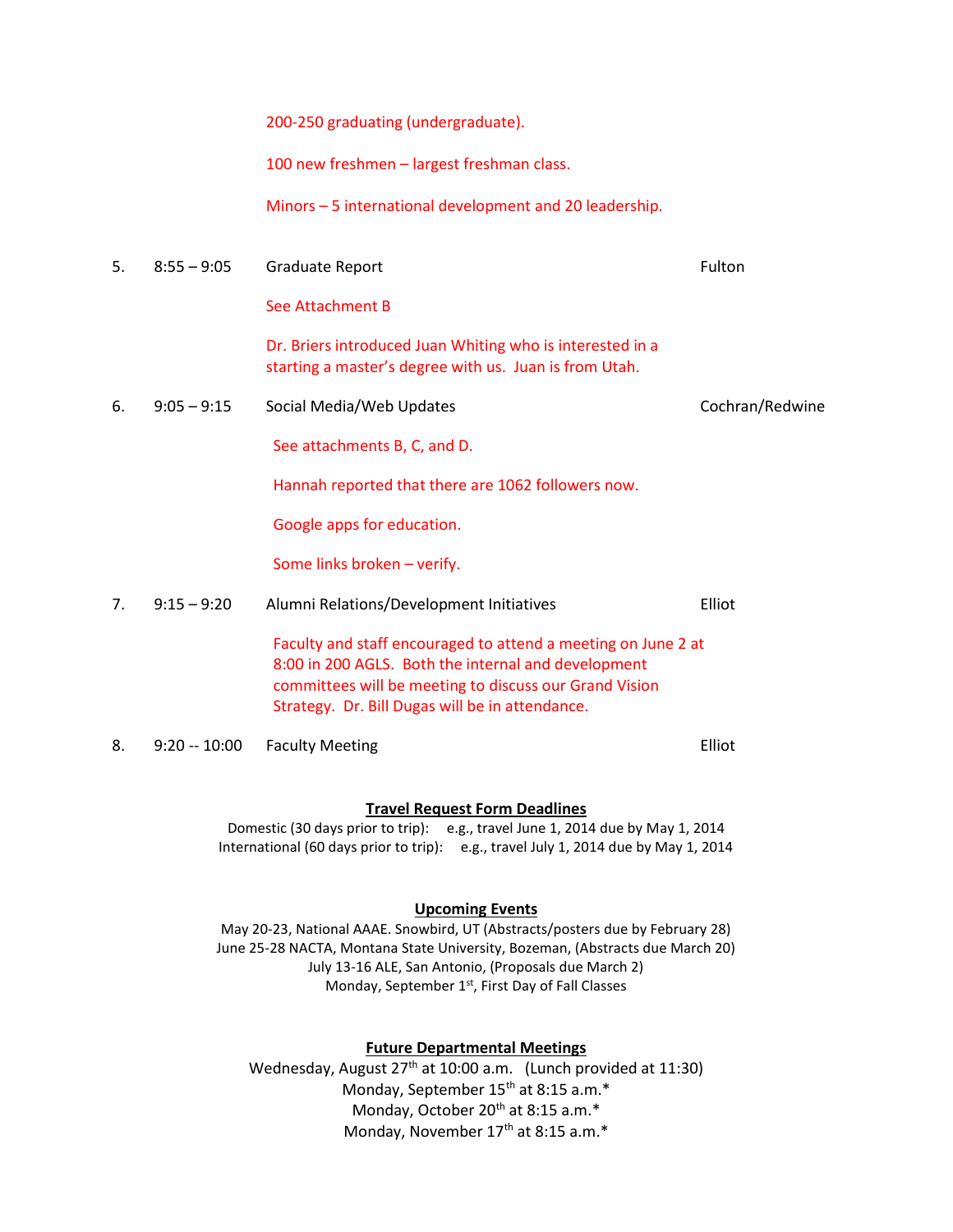# ALEC: May 7, 2014

- 1. Congratulation, Announcements, and Thank You:
	- a. **Eli Redwine** at 4 minutes old on May 5 heard his dad play harmonica blues to him (Shanna was still awake at this point). At 45 minutes old, his dad dipped his feet in some dirt from his grandfather's farm, so the first land Eli set foot on was the same land his family had worked for 3 generations.
	- b. Welcome to visiting scientists from the National Academy of Agricultural Research Management, Ministry of Agriculture, Government of India, Rajendranagar, Hyderabad, India:
		- i. Dr. **D. Thammi Raju**, Professor & Principal Scientist, Education Systems Management
		- ii. Dr. **P. Ramesh**, Professor and Principal Scientist, Education Systems Management
		- iii. Dr. **Surya Rathore**, Principal Scientist, Education Systems Management
	- c. Dr. **Williams** as a NACTA Teaching Award of Merit.
	- d. **Tobin Redwine** and **Sarah Ho** as NACTA Teaching and Leadership Awards for Graduate Student Teaching.
	- e. Drs. **Rutherford** and **Shinn** as AIAEE Fellows.
	- f. **Tobin Redwine** High-Impact Practice Advisor unit won the 2014 UAC Advising Team Award.
	- g. AGCJ student **Mollie Lastovica** named Texas A&M Foundation Trustees Outstanding student.
	- h. DH report
		- i. During the weekend, the Board of Regents approved the  $4<sup>th</sup>$  building plan.
		- ii. Scheduled a strategy session with our boards and Dr. Dugas for June 2. Anyone is invited to attend.
		- iii. May 19, I will visit with Steve Johnson.
		- iv. Torri, **Ambrya**, and I will met all day on April 22 with Bucky Lamb.
		- v. Dr. **McKim** and **I** will travel to Austin on May 16 for the Rodeo Austin Roundup annual Meeting.
		- vi. Rodeo Austin provided ALEC with a \$16,000 scholarship.
		- vii. I will travel to AAAE in Utah the week of May 20.
		- viii. I am visiting Belay Begashaw in Kenya June 4-7 and then will renegotiate our MOA with the University of Namibia June 9-13 and begin a new MOA with the Desert Research Foundation of Namibia.
		- ix. I will attend the NACTA Conference in Montana the end of June and then take some vacation.
		- x. The TX Ag Teacher meeting is on my agenda as well.
	- i. Study Abroads
		- i. Guatemala spring (11) and May (10) Dr. **Wingenbach**
		- ii. Brazil (4) Drs. **Larke** and **Edney**; **David**
		- iii. Greece (16) Drs. **Elbert** and **Dooley**
		- iv. Namibia (16) Drs. **Rutherford, Wingenbach**, and **Wash Jones; Tobin Redwine**
	- j. High Impact Experience
		- i. California Dr. **McKim**
		- ii. Haiti Drs. **Briers** and **Lindner**
		- iii. DC Dr. **Piña**
- 2. Work Group Leaders
	- a. Process is needed by May 16
		- i. Years in role term limit
		- ii. Selection by work group; by department head; combination; other?
		- iii. Other items?
	- b. Expectations to share salient information at department meetings and include minutes/notes so Debbie can include them with the department meeting minutes.
- 3. Publications/Presentations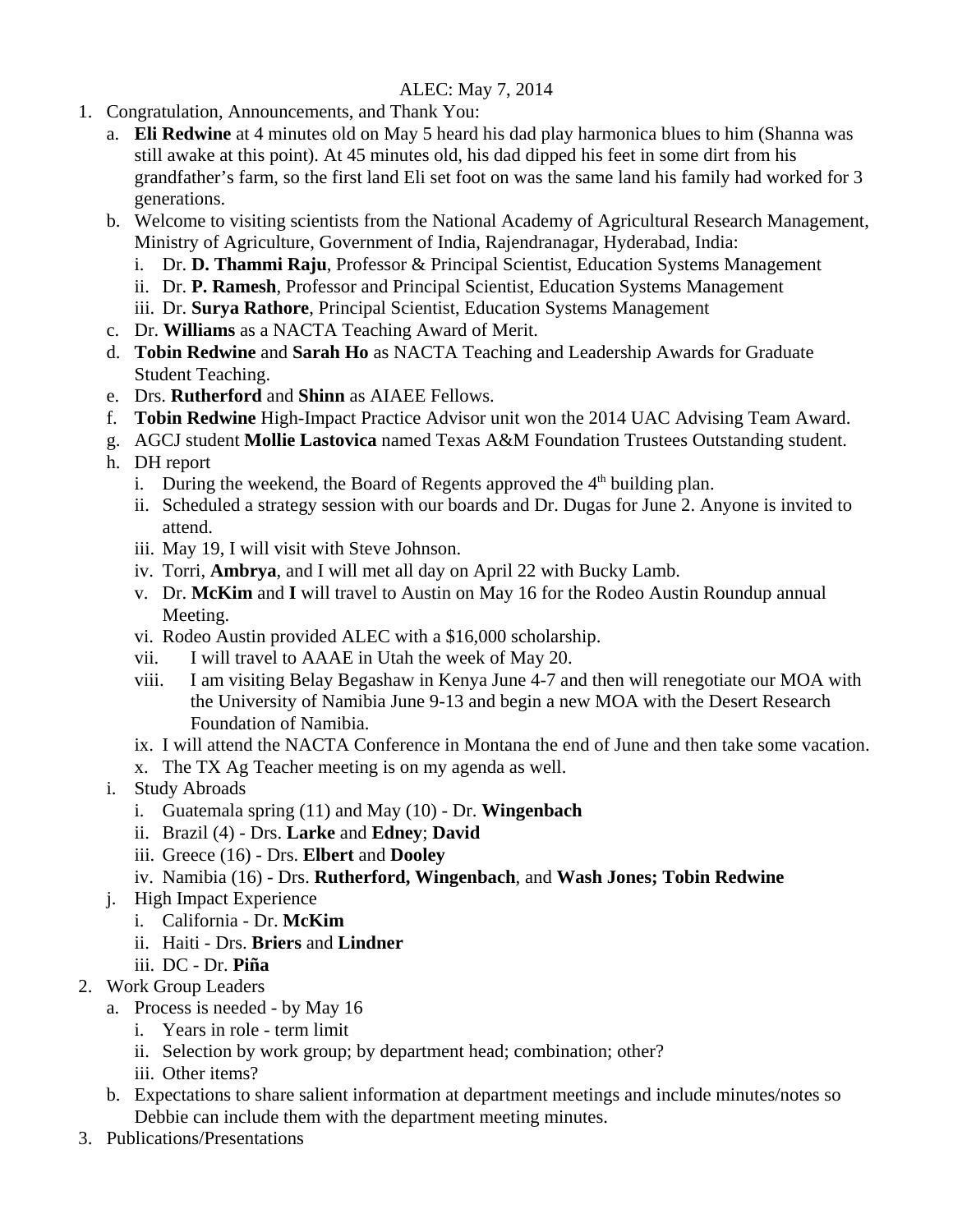- a. **Ho, S. P., & Odom, S. F.** (2014). Mindsets of leadership education undergraduates: An approach to program assessment. Research paper accepted for the 2014 Association of Leadership Educators Conference. San Antonio, TX.
- b. **Ho, S. P.** (2014). Negotiating the rapids of high-impact experiences. Abstract accepted for poster presentation at the 2014 North American Colleges and Teachers of Agriculture Conference. Bozeman, MT.
- c. **McKim, A.**, Velez, J., **Moore, L. L.**, & Stephens, C. (2014). Examining the Scope of Agricultural Leadership Education. Research Paper to be presented at the Annual Association of Leadership Educators Conference, San Antonio, TX.
- d. **Moore, L. L.**, & **Ho, S. P.** (2014). Becoming Student-Athlete Champions: Identifying Athletic Role Models as Leaders. Innovative Practice Paper to be presented at the Annual Association of Leadership Educators Conference, San Antonio, TX.
- e. **Stavinoha, M. R., & Moore, L. L.** (2014). Leadership autobiography: Identifying early leadership experiences. Interactive Poster to be presented at the Annual Association of Leadership Educators Conference, San Antonio, TX.
- f. **Hirsch, K., & Odom, S. F.** (2014). Exploring individual capacity for development of the five practices of exemplary leaders in a high-impact undergraduate program. Association of Leadership Educators Conference ( Accepted Poster). San Antonio, TX.
- g. **Burbank, M., Odom, S. F., & Sandlin, M. R**. (2014). An evaluation of student perceptions on the impact of curricular and co-curricular activities on their changes in leader behaviors. Association of Leadership Educators Conference (Accepted Research Paper). San Antonio, TX.
- h. **Lobpries, J., & Odom, S. F.** (2014). Examining the developmental influences that impact women in sports' leadership identity development. Association of Leadership Educators Conference (Accepted Poster). San Antonio, TX.
- i. **Wakefield, L., & Odom, S F.** (2014). Don't fix what ain't broke: Strategic leaders' utilization of entrepreneurial capability. Association of Leadership Educators Conference (Accepted Poster). San Antonio, TX.
- j. **Sowcik, M., Odom, S. F.**, & Weeks, W. G. (2014). Connecting concepts to real world examples: The New York Times in Leadership. Association of Leadership Educators Conference. (Accepted Practice Paper). San Antonio, TX.
- k. **Hammond, S., Odom, S. F., & Sandlin, M. R.** (2014). Leadership in action: Exercising the five practices of exemplary student leaders. Association of Leadership Educators Conference. (Accepted Practice Paper). San Antonio, TX.
- 4. Grant Management 101 (should provide 3 out of 4 of these to the Department meaning faculty become managers or facilitators of the grants).
	- a. **A reminder: involve Tanya Gunnels with the budget as soon as you start a grant proposal process. She will be our liaison with SRS. During any communication with SRS, always copy Tanya and, where appropriate, copy Kenny**.
	- b. Shelly Berry Hebb is back as our SRS contact person.
	- c. Salary Savings (100% to Department [50% Department] and PIs [50%] restricted discretionary)
	- d. **Indirect (TBD)**
	- e. Personnel (project director, support staff, GTAs, etc.)
	- f. Operations (e.g., travel, supplies, copying, printing, etc.)
	- g. Drs. **Leggett** and **Dunsford** received Neuhaus-Shepardson grants.
- 5. Dutch treat lunch with Dr. E. Contact Debbie King to schedule and leave a contact number (for rescheduling): May 14, 30; June 16, 17, 18, 20, 23.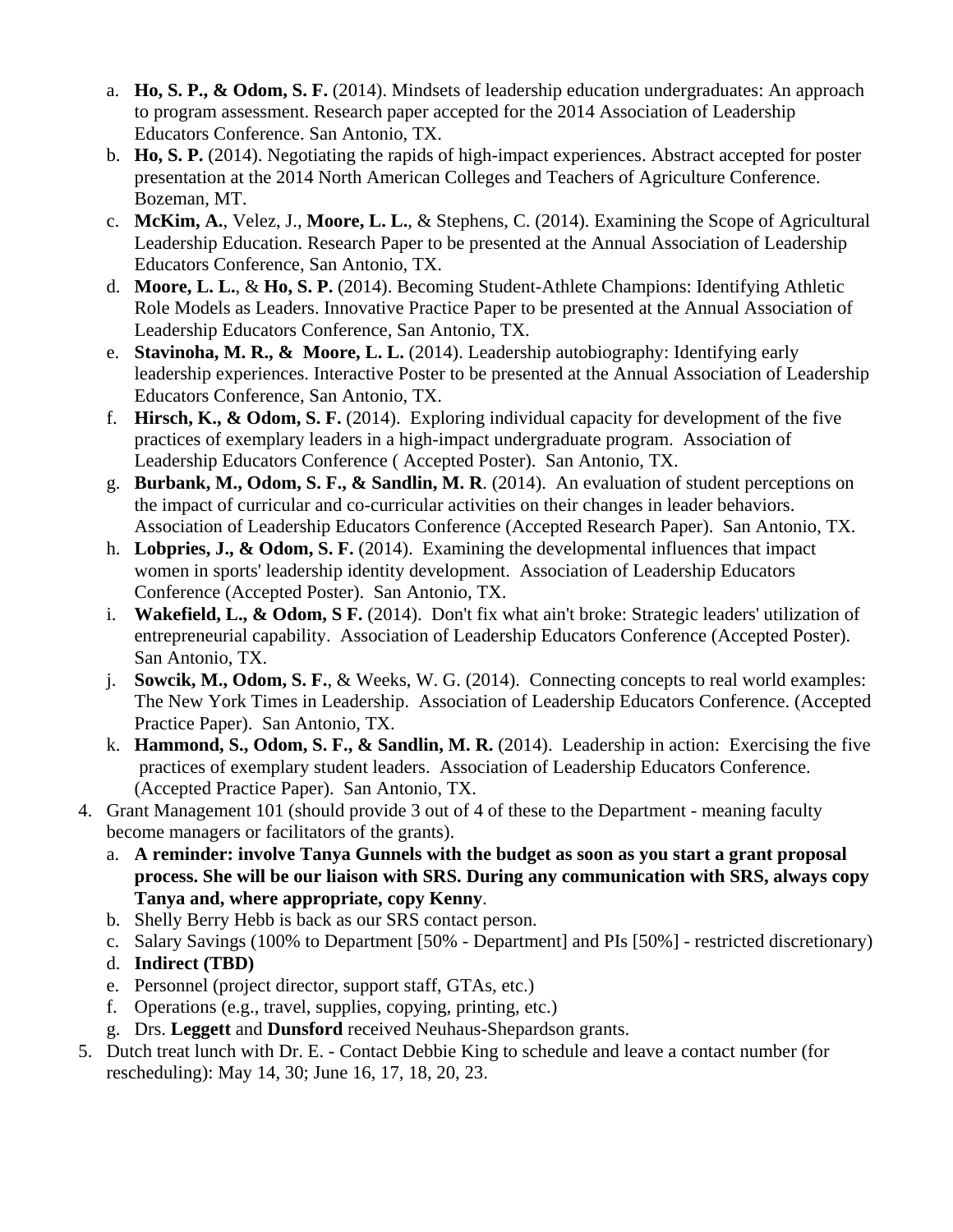## **Social Media/Web Updates**

The use of, features and implementation of information technology at TAMU and AgriLife is changing. The speed of this change is increasing. You will see the benefits of these changes in the near future.

One change mentioned is the use of Google Apps for Education for all students at TAMU. This is a great leap forward for the university in my opinion. This change may also cause some confusion. I will attempt to clear this confusion with a group short statements:

- ‐ All students will start using Google Apps for Education in May 2014.
- ‐ Google Apps for Education looks just like Gmail, Drive, Google Docs, etc.
- ‐ There is a possibility for TAMU to limit the features of Google Apps for Education, so I'm not certain exactly what features are available for students.
- ‐ Faculty can request a TAMU Google Apps for Education login to enhance collaboration with students.
- ‐ Faculty are required by SAP and TAC to not store business data on this system. To make this statement a little simpler, if you store a test or some payroll or grant submission paperwork on Google, you are probably not following the rules.
- ‐ Google Apps for Education email can be configured to work with Outlook if you like.
- ‐ Faculty in any part of TAMU other than AgriLife will begin a move to the TAMU Exchange Email servers (this looks like outlook to the faculty).
- Faculty in AgriLife will continue to use the AGNET email system. So for us, there is no change to our email setup.

I really am excited for the future of Information Technology at TAMU, TAMUS and AgriLife. These next couple of years are going to be full of change and possibly full of innovation.

I welcome any questions, thoughts, criticisms or input you have. PLEASE bombard me with your information. Email is the best path for input to my mind. I will reply to your emails as much as I am able.

If you have something to say that you feel needs to be confidential or untraced, please schedule a time to meet with me so we can talk "off the record." I work for TAMU and they pay my paycheck so what you say is not protected by client/patient confidentiality.

Please note: I typically do not receive input from the department. I would prefer to not say that, so please start feeding me with your thoughts and suggestions.4

Kind Regards,

Bill Cochran Microcomputer / LAN Administrator (979) 845 ‐ 2952 bcochran@tamu.edu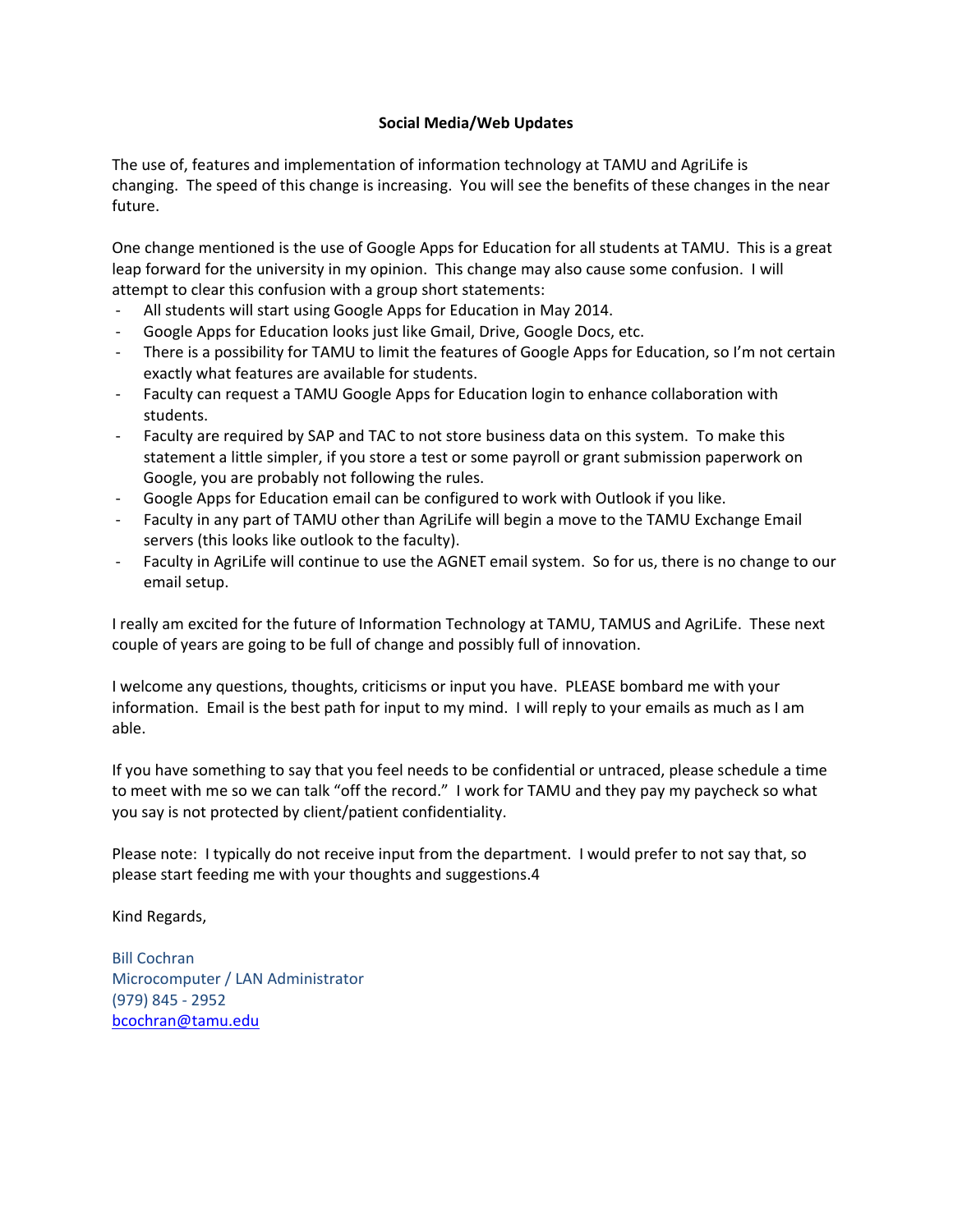

**News Release** 

THE TEXAS A&M UNIVERSITY SYSTEM

Office of Marketing and Communications · 301 Tarrow Street College Station, Texas 77840-7896 · 979.458.6023 · www.tamus.edu

April 17, 2014

# **Texas A&M University System announces IT Audit Report Results**

COLLEGE STATION, Texas— John Sharp, chancellor of The Texas A&M University System, today announced that Deloitte Consulting, LLP has completed their study of Information Technology (IT) infrastructure throughout the A&M System. The study included 29 detailed recommendations with anticipated savings of \$200 million over the next ten years or \$20 million per year if infrastructure changes are implemented.

"As soon as I started this job, our auditor reported that the rising costs of IT at the A&M System were unsustainable, therefore we initiated a review of IT immediately utilizing Deloitte," said Sharp. "There is no way to have an efficient operation of any kind without a first-class IT department. We will immediately begin implementing these recommendations, which will not only save money, but will enable us to have the best IT department in the state."

The report covers all A&M System members. It points out a lack of unified vision at the system-level, while structural and funding challenges have forced members to be self-sufficient with limited opportunities for cooperation. The result has been an inefficient structure that presents challenges in attracting, hiring and retaining qualified IT staff. However, some system members, including Texas A&M Engineering Extension Service (TEEX), Texas A&M AgriLife Research, Texas A&M International University, Texas A&M University – Corpus Christi, Texas A&M University – Kingsville, Texas A&M Transportation Institute and West Texas A&M University have well developed and highly functioning IT leadership.

There was no immediate timing discussed for a rollout of the suggested changes, but given the potential savings and opportunity to improve both the quality and efficiency of the IT infrastructure, the chancellor assures the project will be a high priority.

"This set of recommendations has been delivered to each CEO of the system," said Sharp. "It has been developed with strong grassroots IT support throughout the system, and I believe will be implemented in its entirety."

Information on the current status of Texas A&M System IT infrastructure is available here: http://news.tamus.edu/it-faqs.

**Contact: Steven B. Moore**  (979) 458-6023 Syscomm@tamus.edu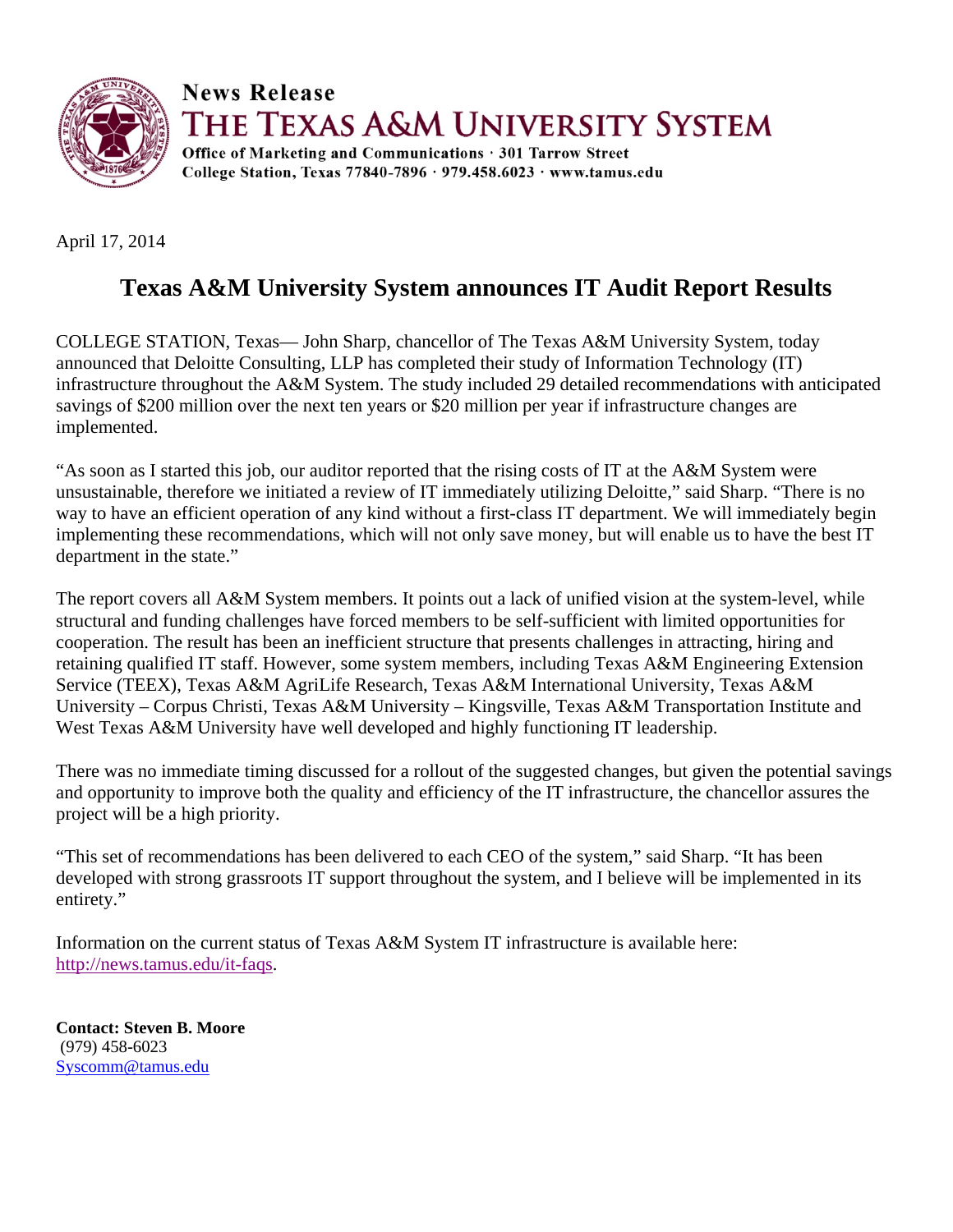



**AGRICULTURE & LIFE SCIENCES** 

OFFICE OF THE DEAN

## 24 February 2014

## **MEMORANDUM**

To: Department Heads, College of Agriculture and Life Sciences

Subject: **TAMU Email Transition** 

Attached is the memo sent on this topic by Provost Watson. In light of this memo, I wanted to inform you as to how this matter will be handled by all departments in the College of Agriculture and Life Sciences.

- 1. Students will follow TAMU guidance.
- 2. Faculty and staff email services will not change and will continue to be provided by our AgriLife IT Enterprise Server. Departments may not opt out of this service. The key reasons for this decision are:
	- Maintaining the high level of collaboration between the college and agencies through the use of a common Exchange email and Lync services.
	- Maintaining an accurate and comprehensive college and AgriLife agency directory.
	- Minimizing overhead in departmental account management responsibilities.
	- Maintaining a consistent and high level of support from departmental and central AgriLife IT resources.
	- Strategically positioning the college and agencies for a single username/password environment that is being developed by TAMUS.
- 3. As described in the attached memo, faculty may request a Google App account for collaborations.

Also, as a result of cost savings and need, we are increasing the default mailbox size to 4 GB.

Please contact me if you have any questions.

lliam A. Dugas Acting Vice Chancellor and Dean Agriculture and Life Sciences

Attachment

K. Watson xc: Alan Kurk Alan Sams C. Nessler D. Steele

Agriculture and Life Sciences Building, Suite 515 **2402 TAMU** College Station, TX 77843-2402

Tel. 979.845.3712 AgLifeSciences.tamu.edu